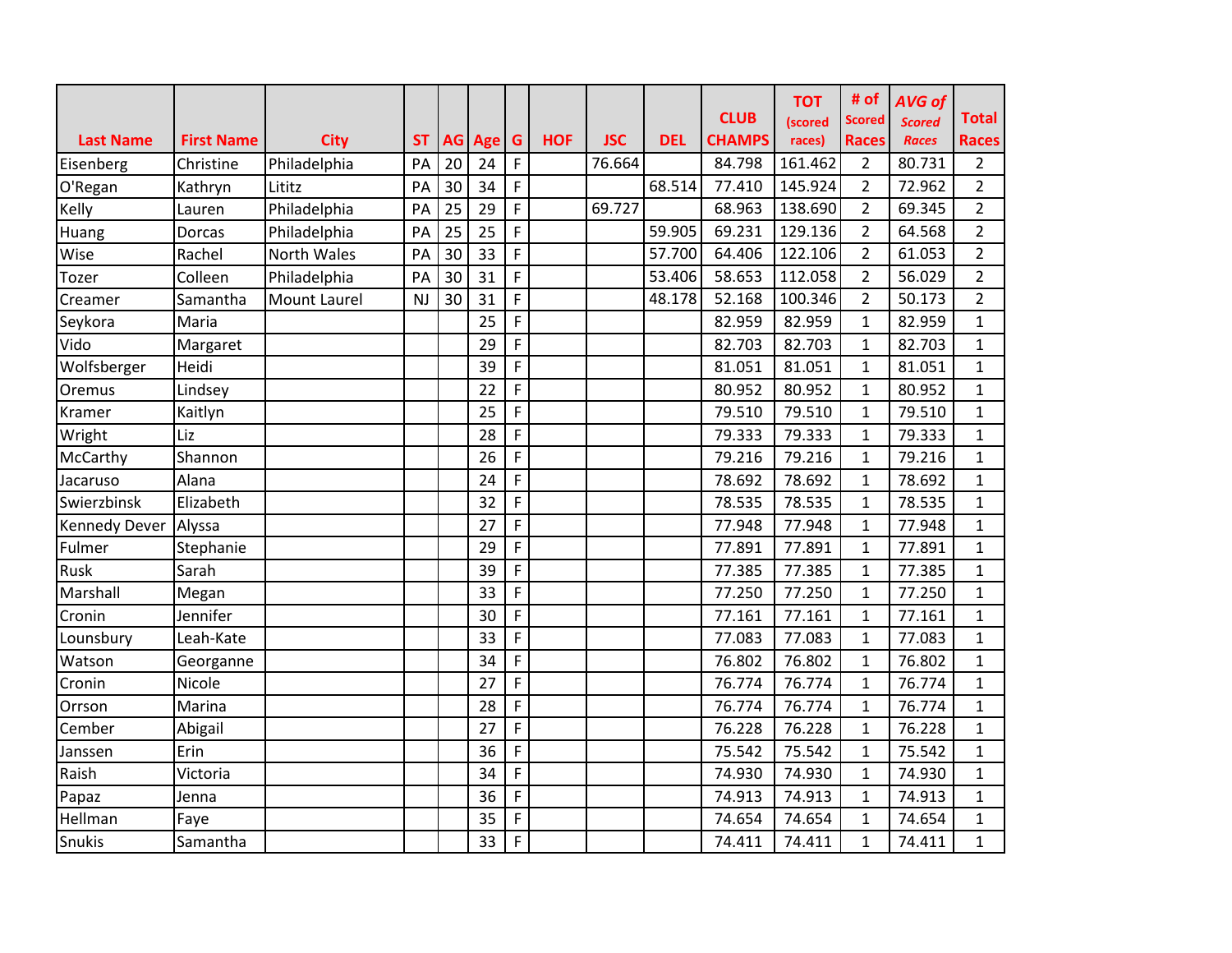| <b>Brady</b>  | Edann     |              |    |    | 38 | $\mathsf F$ |        |        | 74.403 | 74.403 | 1            | 74.403 | $\mathbf{1}$ |
|---------------|-----------|--------------|----|----|----|-------------|--------|--------|--------|--------|--------------|--------|--------------|
| Rissinger     | Emma      |              |    |    | 25 | $\mathsf F$ |        |        | 74.323 | 74.323 | 1            | 74.323 | $\mathbf{1}$ |
| Lutz          | Natalie   |              |    |    | 37 | F           |        |        | 74.061 | 74.061 | $\mathbf{1}$ | 74.061 | $\mathbf{1}$ |
| Oppermann     | Sarabeth  |              |    |    | 27 | $\mathsf F$ |        |        | 73.760 | 73.760 | $\mathbf{1}$ | 73.760 | $\mathbf{1}$ |
| Giampietro    | Erin      |              |    |    | 28 | F           |        |        | 73.056 | 73.056 | 1            | 73.056 | $\mathbf{1}$ |
| Delia         | Sarah     |              |    |    | 33 | $\mathsf F$ |        |        | 72.845 | 72.845 | $\mathbf{1}$ | 72.845 | $\mathbf{1}$ |
| Voegtlin      | Katie     |              |    |    | 23 | F           |        |        | 72.808 | 72.808 | $\mathbf 1$  | 72.808 | $\mathbf{1}$ |
| Fragola       | Jessica   | Philadelphia | PA | 35 | 37 | F           |        | 72.624 |        | 72.624 | $\mathbf{1}$ | 72.624 | $\mathbf{1}$ |
| Dewalt        | Erin      |              |    |    | 39 | $\mathsf F$ |        |        | 72.565 | 72.565 | $\mathbf{1}$ | 72.565 | $\mathbf{1}$ |
| Hetrick       | Jennifer  |              |    |    | 38 | $\mathsf F$ |        |        | 71.805 | 71.805 | $\mathbf{1}$ | 71.805 | $\mathbf{1}$ |
| Luptak        | Christina |              |    |    | 26 | $\mathsf F$ |        |        | 71.591 | 71.591 | $\mathbf{1}$ | 71.591 | $\mathbf{1}$ |
| Maher         | Leah      |              |    |    | 28 | $\mathsf F$ |        |        | 71.591 | 71.591 | $\mathbf{1}$ | 71.591 | $\mathbf{1}$ |
| Soltysik      | Megan     |              |    |    | 36 | $\mathsf F$ |        |        | 71.118 | 71.118 | $\mathbf{1}$ | 71.118 | $\mathbf{1}$ |
| Geary         | Alycia    |              |    |    | 31 | $\mathsf F$ |        |        | 71.021 | 71.021 | $\mathbf{1}$ | 71.021 | $\mathbf{1}$ |
| Cardone       | Sarah     |              |    |    | 22 | $\mathsf F$ |        |        | 70.833 | 70.833 | $\mathbf{1}$ | 70.833 | $\mathbf{1}$ |
| <b>Becker</b> | Tasha     |              |    |    | 25 | $\mathsf F$ |        |        | 69.636 | 69.636 | $\mathbf{1}$ | 69.636 | $\mathbf{1}$ |
| Cardone       | Danielle  |              |    |    | 22 | F           |        |        | 68.698 | 68.698 | $\mathbf 1$  | 68.698 | $\mathbf{1}$ |
| Antinucci     | Laura     |              |    |    | 28 | F           |        |        | 68.217 | 68.217 | $\mathbf 1$  | 68.217 | $\mathbf{1}$ |
| <b>Sick</b>   | Hollie    |              |    |    | 29 | F           |        |        | 68.086 | 68.086 | $\mathbf{1}$ | 68.086 | $\mathbf{1}$ |
| Richter       | Rebecca   |              |    |    | 31 | F           |        |        | 67.571 | 67.571 | $\mathbf{1}$ | 67.571 | $\mathbf{1}$ |
| Ryan          | Maura     | Doylestown   | PA | 30 | 31 | $\mathsf F$ |        | 67.147 |        | 67.147 | $\mathbf{1}$ | 67.147 | $\mathbf{1}$ |
| Sobchak       | Alyssa    |              |    |    | 29 | F           |        |        | 67.063 | 67.063 | 1            | 67.063 | $\mathbf{1}$ |
| Perry         | Jennifer  |              |    |    | 39 | F           |        |        | 66.850 | 66.850 | 1            | 66.850 | $\mathbf{1}$ |
| Liptak        | Melinda   |              |    |    | 30 | $\mathsf F$ |        |        | 66.771 | 66.771 | $\mathbf{1}$ | 66.771 | $\mathbf{1}$ |
| Schappert     | Ali       |              |    |    | 32 | F           |        |        | 65.486 | 65.486 | $\mathbf{1}$ | 65.486 | $\mathbf{1}$ |
| Long          | Courtney  |              |    |    | 30 | $\mathsf F$ |        |        | 64.831 | 64.831 | $\mathbf{1}$ | 64.831 | $\mathbf{1}$ |
| Dalessio      | Adrienne  |              |    |    | 37 | F           |        |        | 64.392 | 64.392 | 1            | 64.392 | $\mathbf{1}$ |
| Watson        | Gabrielle | Sharon Hill  | PA |    | 13 | F           | 63.997 |        |        | 63.997 | $\mathbf{1}$ | 63.997 | $\mathbf{1}$ |
| Soden         | Kimberly  |              |    |    | 39 | $\mathsf F$ |        |        | 63.923 | 63.923 | $\mathbf{1}$ | 63.923 | $\mathbf{1}$ |
| Wollenhaupt   | Jenimida  |              |    |    | 38 | $\mathsf F$ |        |        | 63.855 | 63.855 | $\mathbf{1}$ | 63.855 | $\mathbf{1}$ |
| Noble         | Megan     |              |    |    | 29 | F           |        |        | 63.561 | 63.561 | $\mathbf{1}$ | 63.561 | $\mathbf{1}$ |
| Pfluger       | Tiffany   |              |    |    | 39 | $\mathsf F$ |        |        | 63.441 | 63.441 | $\mathbf{1}$ | 63.441 | $\mathbf{1}$ |
| Loniewski     | Emma      | Philadelphia | PA | 25 | 26 | F           |        | 63.111 |        | 63.111 | $\mathbf 1$  | 63.111 | $\mathbf{1}$ |
| <b>Bishop</b> | Alycia    |              |    |    | 22 | $\mathsf F$ |        |        | 62.015 | 62.015 | $\mathbf{1}$ | 62.015 | $\mathbf{1}$ |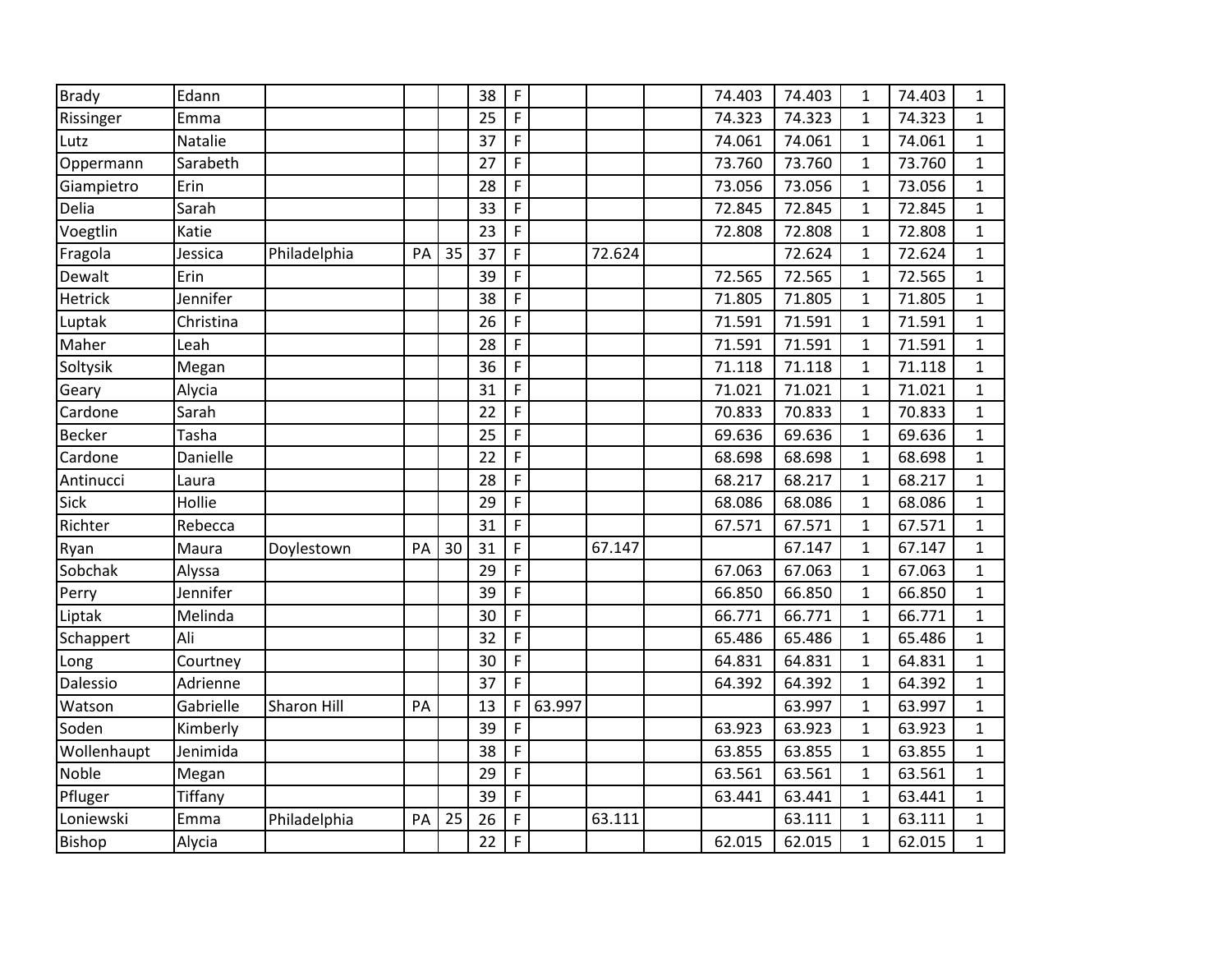| Pike      | Tristan |            |           |    | 27 |   |        |        | 58.270 | 58.270 | 58.270 |  |
|-----------|---------|------------|-----------|----|----|---|--------|--------|--------|--------|--------|--|
| Henry     | Angela  |            |           |    | 32 |   |        |        | 49.768 | 49.768 | 49.768 |  |
| Zairo     | Jessica |            |           |    | 37 |   |        |        | 49.476 | 49.476 | 49.476 |  |
| Pellechio | Sierra  | Doylestown | <b>PA</b> | 25 | 25 |   | 46.363 |        |        | 46.363 | 46.363 |  |
| Evans     | Emily   | Slatington | <b>PA</b> | 25 | 25 | F |        | 45.227 |        | 45.227 | 45.227 |  |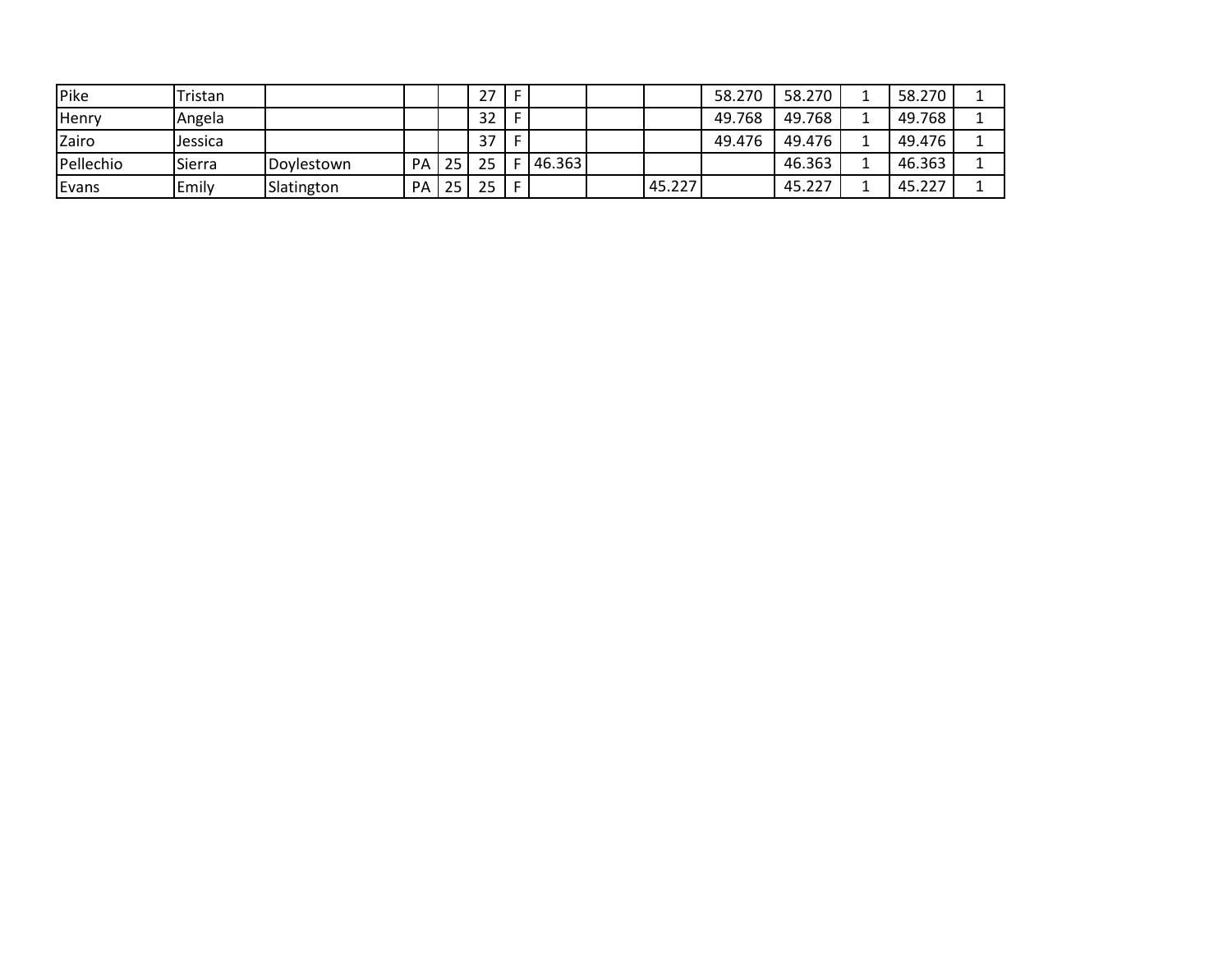| <b>Last Name</b> | <b>First Name</b> | <b>City</b>         | <b>ST</b> |    | AG Age | $\mathbf G$                                                                           | <b>HOF</b> | <b>JSC</b> | <b>DEL</b> | <b>CLUB</b><br><b>CHAMPS</b> | <b>TOT</b><br>(scored<br>races) | # of<br><b>Scored</b><br><b>Races</b> | <b>AVG of</b><br><b>Scored</b><br><b>Races</b> | <b>Total</b><br><b>Races</b> |
|------------------|-------------------|---------------------|-----------|----|--------|---------------------------------------------------------------------------------------|------------|------------|------------|------------------------------|---------------------------------|---------------------------------------|------------------------------------------------|------------------------------|
| Matuszak         | Paul              | Philadelphia        | PA        | 30 | 33     | M                                                                                     | 81.321     |            |            | 80.120                       | 161.441                         | $\overline{2}$                        | 80.720                                         | $\overline{2}$               |
| Mateer           | Christopher       | Philadelphia        | PA        | 25 | 29     | M                                                                                     |            | 76.998     |            | 79.593                       | 156.590                         | $\overline{2}$                        | 78.295                                         | $\overline{2}$               |
| <b>Brandon</b>   | Kevin             | Philadelphia        | PA        | 25 | 29     | $\mathsf{M}% _{T}=\mathsf{M}_{T}\!\left( a,b\right) ,\ \mathsf{M}_{T}=\mathsf{M}_{T}$ |            | 76.259     |            | 78.195                       | 154.454                         | $\overline{2}$                        | 77.227                                         | $\overline{2}$               |
| Choi             | David             | Lansdowne           | PA        | 20 | 24     | M                                                                                     |            | 75.940     |            | 76.735                       | 152.676                         | $\overline{2}$                        | 76.338                                         | $\overline{2}$               |
| Amengual         | Cody              | Philadelphia        | PA        | 25 | 27     | M                                                                                     |            | 74.692     |            | 77.141                       | 151.833                         | $\overline{2}$                        | 75.917                                         | $\overline{2}$               |
| <b>Binder</b>    | Joseph            | Haverford           | PA        | 35 | 36     | M                                                                                     |            | 73.774     |            | 74.393                       | 148.167                         | $\overline{2}$                        | 74.084                                         | $\overline{2}$               |
| Krall            | Max               | Philadelphia        | PA        | 25 | 26     | M                                                                                     |            | 68.387     |            | 63.586                       | 131.973                         | $\overline{2}$                        | 65.986                                         | $\overline{2}$               |
| Dever            | Samuel            | Wyomissing          | PA        | 25 | 26     | $\mathsf{M}$                                                                          |            |            | 62.873     | 66.875                       | 129.749                         | $\overline{2}$                        | 64.874                                         | $\overline{2}$               |
| Waniak           | Stephen           | <b>Mount Laurel</b> | <b>NJ</b> | 30 | 32     | M                                                                                     |            |            | 57.763     | 61.345                       | 119.108                         | $\overline{2}$                        | 59.554                                         | $\overline{2}$               |
| Pitone, Iv       | Ernie             |                     |           |    | 24     | M                                                                                     |            |            |            | 84.950                       | 84.950                          | $\mathbf{1}$                          | 84.950                                         | $\mathbf{1}$                 |
| Viands           | Nathaniel         | Rydal               | PA        |    | 9      | M                                                                                     | 84.370     |            |            |                              | 84.370                          | $\mathbf{1}$                          | 84.370                                         | $\mathbf{1}$                 |
| Herzig           | Matthew           |                     |           |    | 24     | M                                                                                     |            |            |            | 81.953                       | 81.953                          | $\mathbf{1}$                          | 81.953                                         | $\mathbf{1}$                 |
| Pappas           | August            |                     |           |    | 26     | M                                                                                     |            |            |            | 81.495                       | 81.495                          | $\mathbf{1}$                          | 81.495                                         | $\mathbf{1}$                 |
| Sadlock          | Joshua            |                     |           |    | 30     | M                                                                                     |            |            |            | 80.878                       | 80.878                          | $\mathbf{1}$                          | 80.878                                         | $\mathbf{1}$                 |
| Garrity          | Christopher       |                     |           |    | 26     | M                                                                                     |            |            |            | 80.756                       | 80.756                          | $\mathbf{1}$                          | 80.756                                         | $\mathbf{1}$                 |
| Kane             | Matt              |                     |           |    | 29     | M                                                                                     |            |            |            | 80.674                       | 80.674                          | $\mathbf{1}$                          | 80.674                                         | $\mathbf{1}$                 |
| Mullin           | Christopher       |                     |           |    | 25     | M                                                                                     |            |            |            | 80.270                       | 80.270                          | $\mathbf{1}$                          | 80.270                                         | $\mathbf{1}$                 |
| Kazanjian        | Matthew           |                     |           |    | 23     | M                                                                                     |            |            |            | 80.110                       | 80.110                          | $\mathbf{1}$                          | 80.110                                         | $\mathbf{1}$                 |
| Gatchell         | Caleb             |                     |           |    | 24     | M                                                                                     |            |            |            | 80.030                       | 80.030                          | $\mathbf{1}$                          | 80.030                                         | 1                            |
| Predhome         | Alex              |                     |           |    | 25     | M                                                                                     |            |            |            | 79.514                       | 79.514                          | $\mathbf{1}$                          | 79.514                                         | $\mathbf{1}$                 |
| Woods            | Henry             |                     |           |    | 23     | M                                                                                     |            |            |            | 78.966                       | 78.966                          | $\mathbf{1}$                          | 78.966                                         | $\mathbf{1}$                 |
| Morgan           | Gregory           |                     |           |    | 22     | M                                                                                     |            |            |            | 78.694                       | 78.694                          | $\mathbf{1}$                          | 78.694                                         | $\mathbf{1}$                 |
| Voorhees         | Simon             |                     |           |    | 26     | M                                                                                     |            |            |            | 78.656                       | 78.656                          | $\mathbf{1}$                          | 78.656                                         | $\mathbf{1}$                 |
| McCabe           | Chris             |                     |           |    | 30     | M                                                                                     |            |            |            | 78.540                       | 78.540                          | $\mathbf{1}$                          | 78.540                                         | $\mathbf{1}$                 |
| Creekmore, Jr.   | Joseph            |                     |           |    | 27     | M                                                                                     |            |            |            | 78.463                       | 78.463                          | $\mathbf{1}$                          | 78.463                                         | $\mathbf{1}$                 |
| Herlihy          | Ryan              |                     |           |    | 23     | M                                                                                     |            |            |            | 78.425                       | 78.425                          | $\mathbf{1}$                          | 78.425                                         | $\mathbf{1}$                 |
| Ubriaco          | Otis              |                     |           |    | 26     | M                                                                                     |            |            |            | 78.310                       | 78.310                          | $\mathbf{1}$                          | 78.310                                         | 1                            |
| <b>Brown</b>     | Darryl            | Exton               | PA        | 35 | 37     | M                                                                                     | 77.778     |            |            |                              | 77.778                          | $\mathbf{1}$                          | 77.778                                         | $\mathbf{1}$                 |
| Daniels          | James             |                     |           |    | 24     | M                                                                                     |            |            |            | 77.665                       | 77.665                          | $\mathbf{1}$                          | 77.665                                         | $\mathbf{1}$                 |
| Hager            | Patrick           |                     |           |    | 33     | M                                                                                     |            |            |            | 77.159                       | 77.159                          | $\mathbf{1}$                          | 77.159                                         | 1                            |
| Hermann          | Ethan             |                     |           |    | 19     | M                                                                                     |            |            |            | 77.067                       | 77.067                          | $\mathbf{1}$                          | 77.067                                         | $\mathbf{1}$                 |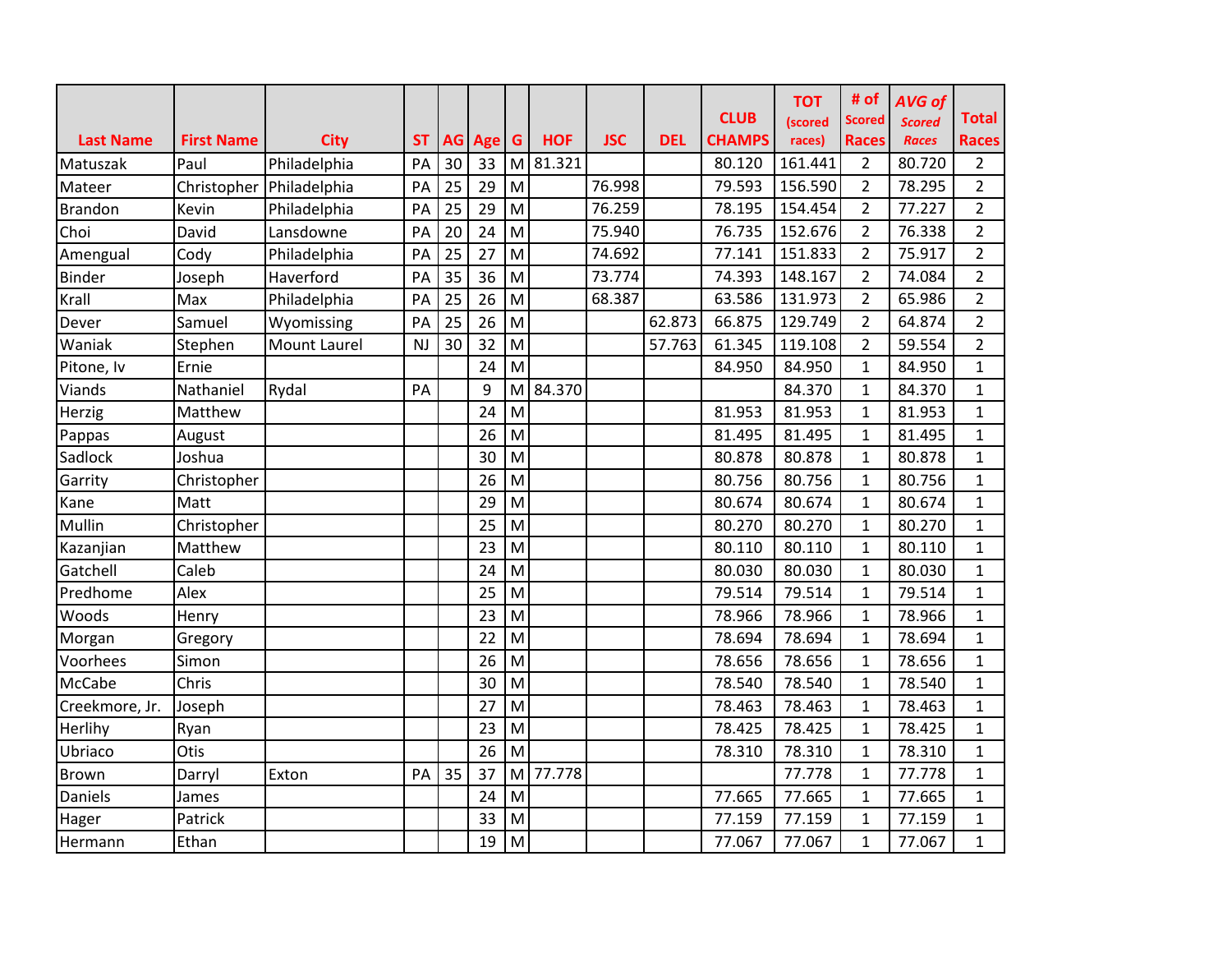| Mascioli          | John         |              |    |    | 25 | M         |        | 76.699 | 76.699 | 1            | 76.699 | $\mathbf{1}$ |
|-------------------|--------------|--------------|----|----|----|-----------|--------|--------|--------|--------------|--------|--------------|
| Alter             | Nathaniel    |              |    |    | 27 | M         |        | 76.699 | 76.699 | $\mathbf{1}$ | 76.699 | $\mathbf{1}$ |
| Garrett, Jr.      | Stephen      |              |    |    | 23 | M         |        | 76.370 | 76.370 | $\mathbf{1}$ | 76.370 | $\mathbf{1}$ |
| Scullin           | <b>Nick</b>  |              |    |    | 24 | M         |        | 76.370 | 76.370 | $\mathbf{1}$ | 76.370 | $\mathbf{1}$ |
| Geslin            | Alexis       | Philadelphia | PA | 25 | 26 | M         | 76.351 |        | 76.351 | $\mathbf{1}$ | 76.351 | $\mathbf{1}$ |
| Olenginski        | Greg         |              |    |    | 26 | M         |        | 76.333 | 76.333 | $\mathbf{1}$ | 76.333 | $\mathbf{1}$ |
| Richards          | David        |              |    |    | 27 | M         |        | 76.297 | 76.297 | 1            | 76.297 | $\mathbf{1}$ |
| Joslyn            | Charles      |              |    |    | 35 | M         |        | 76.213 | 76.213 | $\mathbf{1}$ | 76.213 | $\mathbf{1}$ |
| Stratman          | Eric         |              |    |    | 24 | M         |        | 76.044 | 76.044 | $\mathbf{1}$ | 76.044 | $\mathbf{1}$ |
| Gostomski         | Matthew      |              |    |    | 23 | M         |        | 75.936 | 75.936 | $\mathbf{1}$ | 75.936 | $\mathbf{1}$ |
| Fadale            | Ethan        |              |    |    | 22 | M         |        | 75.188 | 75.188 | $\mathbf{1}$ | 75.188 | $\mathbf{1}$ |
| Whitelaw          | Austin       |              |    |    | 26 | M         |        | 75.117 | 75.117 | 1            | 75.117 | $\mathbf{1}$ |
| Kampf             | Seth         |              |    |    | 34 | M         |        | 74.919 | 74.919 | $\mathbf{1}$ | 74.919 | $\mathbf{1}$ |
| Pearson           | Thomas       |              |    |    | 34 | M         |        | 74.676 | 74.676 | $\mathbf{1}$ | 74.676 | $\mathbf{1}$ |
| McLaughlin        | Patrick      |              |    |    | 30 | M         |        | 74.662 | 74.662 | $\mathbf{1}$ | 74.662 | $\mathbf{1}$ |
| Pastore           | Christopher  |              |    |    | 24 | ${\sf M}$ |        | 74.420 | 74.420 | $\mathbf{1}$ | 74.420 | $\mathbf{1}$ |
| <b>McFeaters</b>  | Tyler        |              |    |    | 22 | M         |        | 74.385 | 74.385 | $\mathbf{1}$ | 74.385 | $\mathbf{1}$ |
| Strappello        | Lee          |              |    |    | 36 | M         |        | 74.325 | 74.325 | $\mathbf{1}$ | 74.325 | $\mathbf{1}$ |
| Bomberger         | Matthew      |              |    |    | 33 | M         |        | 74.170 | 74.170 | $\mathbf{1}$ | 74.170 | $\mathbf{1}$ |
| Persick           | Matthew      |              |    |    | 23 | M         |        | 74.144 | 74.144 | $\mathbf{1}$ | 74.144 | $\mathbf{1}$ |
| Wheatley          | Ben          |              |    |    | 30 | M         |        | 74.144 | 74.144 | $\mathbf{1}$ | 74.144 | $\mathbf{1}$ |
| Hendry            | Christopher  |              |    |    | 22 | M         |        | 74.007 | 74.007 | $\mathbf{1}$ | 74.007 | $\mathbf{1}$ |
| <b>Nesbitt</b>    | Drew         |              |    |    | 34 | M         |        | 73.923 | 73.923 | $\mathbf 1$  | 73.923 | $\mathbf{1}$ |
| Neiswender        | Daniel       |              |    |    | 24 | M         |        | 73.667 | 73.667 | $\mathbf{1}$ | 73.667 | $\mathbf{1}$ |
| Roe               | Dan          |              |    |    | 25 | M         |        | 73.633 | 73.633 | $\mathbf{1}$ | 73.633 | $\mathbf{1}$ |
| Lizins            | Kristaps     |              |    |    | 23 | M         |        | 73.566 | 73.566 | $\mathbf{1}$ | 73.566 | $\mathbf{1}$ |
| Johnson           | Greg         |              |    |    | 28 | M         |        | 73.498 | 73.498 | $\mathbf 1$  | 73.498 | $\mathbf{1}$ |
| Petraco           | <b>Brian</b> |              |    |    | 31 | M         |        | 73.477 | 73.477 | $\mathbf{1}$ | 73.477 | $\mathbf{1}$ |
| <b>Burns</b>      | Scott        |              |    |    | 39 | M         |        | 73.476 | 73.476 | $\mathbf{1}$ | 73.476 | $\mathbf{1}$ |
| Rissell           | Ethan        |              |    |    | 30 | M         |        | 73.431 | 73.431 | $\mathbf{1}$ | 73.431 | $\mathbf{1}$ |
| Young             | Jeff         |              |    |    | 28 | M         |        | 73.297 | 73.297 | $\mathbf{1}$ | 73.297 | $\mathbf{1}$ |
| Seeley            | Timothy      |              |    |    | 35 | ${\sf M}$ |        | 73.279 | 73.279 | $\mathbf{1}$ | 73.279 | $\mathbf{1}$ |
| <b>Dreibelbis</b> | <b>Brian</b> |              |    |    | 37 | M         |        | 73.217 | 73.217 | $\mathbf 1$  | 73.217 | $\mathbf{1}$ |
| Springer          | Andrew       |              |    |    | 30 | M         |        | 72.930 | 72.930 | $\mathbf{1}$ | 72.930 | $\mathbf{1}$ |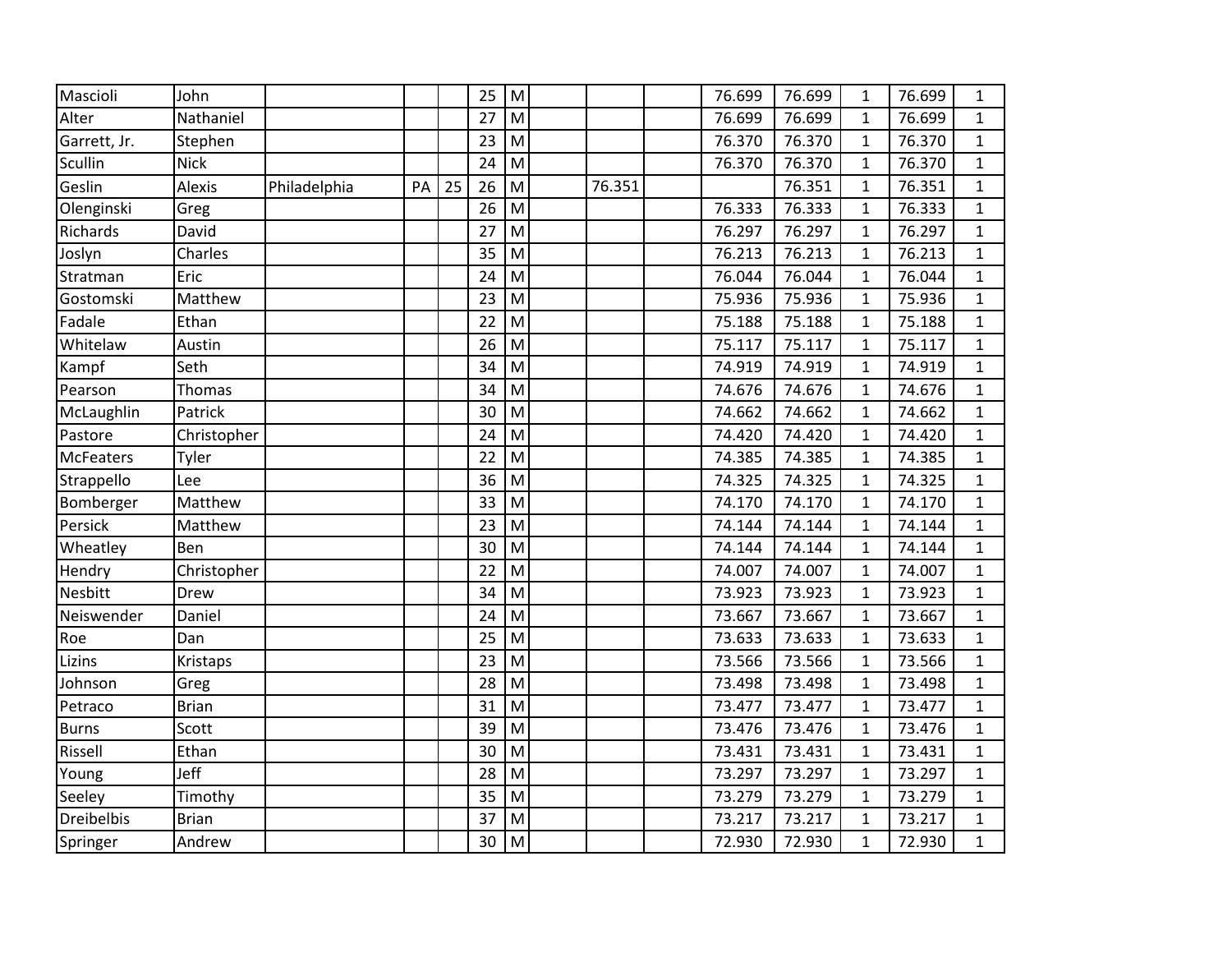| Mummert       | Kirk         |              |    |    | 23 | M         |        |        | 72.897 | 72.897 | 1            | 72.897 | $\mathbf{1}$ |
|---------------|--------------|--------------|----|----|----|-----------|--------|--------|--------|--------|--------------|--------|--------------|
| Luff          | Thomas       |              |    |    | 28 | M         |        |        | 72.797 | 72.797 | $\mathbf{1}$ | 72.797 | $\mathbf{1}$ |
| Miranda       | Luis         |              |    |    | 29 | M         |        |        | 72.567 | 72.567 | $\mathbf{1}$ | 72.567 | $\mathbf{1}$ |
| Bofinger      | Eric         |              |    |    | 34 | M         |        |        | 72.235 | 72.235 | $\mathbf{1}$ | 72.235 | $\mathbf{1}$ |
| McGeary       | Scott        |              |    |    | 31 | M         |        |        | 72.122 | 72.122 | $\mathbf{1}$ | 72.122 | $\mathbf{1}$ |
| Sigueiros     | Benjamin     |              |    |    | 30 | M         |        |        | 72.045 | 72.045 | $\mathbf{1}$ | 72.045 | $\mathbf{1}$ |
| Matula        | Jeremy       |              |    |    | 32 | M         |        |        | 71.921 | 71.921 | 1            | 71.921 | $\mathbf{1}$ |
| Pearson       | Alex         |              |    |    | 34 | M         |        |        | 71.913 | 71.913 | $\mathbf 1$  | 71.913 | $\mathbf{1}$ |
| Sollenberger  | Ashley       |              |    |    | 37 | M         |        |        | 71.360 | 71.360 | $\mathbf{1}$ | 71.360 | $\mathbf{1}$ |
| McClellan     | Thomas       |              |    |    | 24 | M         |        |        | 71.244 | 71.244 | $\mathbf{1}$ | 71.244 | $\mathbf{1}$ |
| Cavender      | Salvadori    |              |    |    | 25 | ${\sf M}$ |        |        | 71.055 | 71.055 | $\mathbf{1}$ | 71.055 | $\mathbf{1}$ |
| MacNeill      | Andrew       |              |    |    | 38 | M         |        |        | 71.008 | 71.008 | $\mathbf{1}$ | 71.008 | $\mathbf{1}$ |
| Foley         | Joe          |              |    |    | 33 | M         |        |        | 70.775 | 70.775 | $\mathbf{1}$ | 70.775 | $\mathbf{1}$ |
| Weida         | Peter        |              |    |    | 26 | M         |        |        | 70.648 | 70.648 | $\mathbf{1}$ | 70.648 | $\mathbf{1}$ |
| Hill          | <b>Brian</b> |              |    |    | 31 | M         |        |        | 70.599 | 70.599 | $\mathbf{1}$ | 70.599 | $\mathbf{1}$ |
| Ruiz          | Anthony      |              |    |    | 25 | M         |        |        | 70.431 | 70.431 | $\mathbf{1}$ | 70.431 | $\mathbf{1}$ |
| Nieto         | Benjamin     |              |    |    | 32 | M         |        |        | 70.315 | 70.315 | $\mathbf 1$  | 70.315 | $\mathbf{1}$ |
| Burmingham    | Isaac        |              |    |    | 21 | M         |        |        | 70.245 | 70.245 | $\mathbf 1$  | 70.245 | $\mathbf{1}$ |
| Hannagan      | Mark         |              |    |    | 28 | M         |        |        | 70.184 | 70.184 | $\mathbf{1}$ | 70.184 | $\mathbf{1}$ |
| Pernia        | Nolan        |              |    |    | 19 | M         |        |        | 70.122 | 70.122 | $\mathbf{1}$ | 70.122 | $\mathbf{1}$ |
| Vido          | Michael      |              |    |    | 29 | M         |        |        | 69.908 | 69.908 | $\mathbf{1}$ | 69.908 | $\mathbf{1}$ |
| Lyman         | Breandan     |              |    |    | 30 | M         |        |        | 69.484 | 69.484 | $\mathbf{1}$ | 69.484 | $\mathbf{1}$ |
| Lodge         | Gabriel      |              |    |    | 23 | M         |        |        | 69.035 | 69.035 | 1            | 69.035 | $\mathbf{1}$ |
| Pardoe        | Joshua       |              |    |    | 25 | M         |        |        | 69.035 | 69.035 | $\mathbf{1}$ | 69.035 | $\mathbf{1}$ |
| Stoltzfus     | James        | New Holland  | PA | 35 | 38 | M         |        | 68.787 |        | 68.787 | $\mathbf{1}$ | 68.787 | $\mathbf{1}$ |
| Appman        | Timothy      |              |    |    | 26 | M         |        |        | 68.387 | 68.387 | $\mathbf{1}$ | 68.387 | $\mathbf{1}$ |
| Moorhead      | Mickey       |              |    |    | 26 | ${\sf M}$ |        |        | 68.126 | 68.126 | 1            | 68.126 | $\mathbf{1}$ |
| Umbenhauer    | Seth         |              |    |    | 29 | M         |        |        | 67.780 | 67.780 | $\mathbf{1}$ | 67.780 | $\mathbf{1}$ |
| <b>Barley</b> | Adam         |              |    |    | 23 | M         |        |        | 67.694 | 67.694 | $\mathbf{1}$ | 67.694 | $\mathbf{1}$ |
| Skalski       | Evan         |              |    |    | 29 | M         |        |        | 67.609 | 67.609 | $\mathbf{1}$ | 67.609 | $\mathbf{1}$ |
| Kalinowski    | Cody         |              |    |    | 23 | M         |        |        | 66.820 | 66.820 | $\mathbf{1}$ | 66.820 | $\mathbf{1}$ |
| Hatton        | Kesi         | Philadelphia | PA | 15 | 15 | M         | 66.529 |        |        | 66.529 | $\mathbf{1}$ | 66.529 | $\mathbf{1}$ |
| Denlinger     | Eric         |              |    |    | 23 | M         |        |        | 66.322 | 66.322 | $\mathbf 1$  | 66.322 | $\mathbf{1}$ |
| Montgomery    | Kevin        |              |    |    | 24 | M         |        |        | 66.185 | 66.185 | $\mathbf{1}$ | 66.185 | $\mathbf{1}$ |